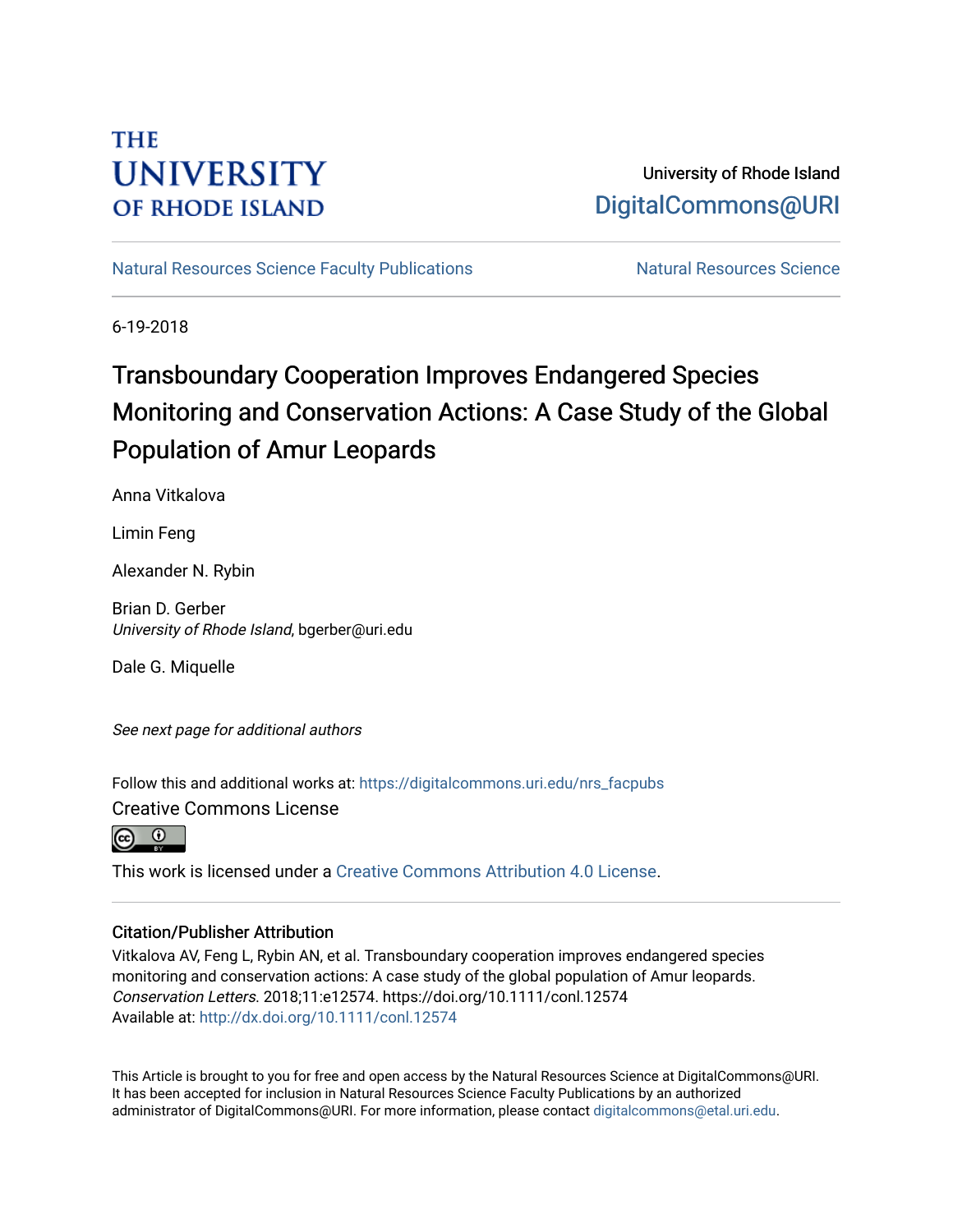## Authors

Anna Vitkalova, Limin Feng, Alexander N. Rybin, Brian D. Gerber, Dale G. Miquelle, Tianming Wang, Haitao Yang, Elena I. Shevtsova, Vladimir V. Aramilev, and Jianping Ge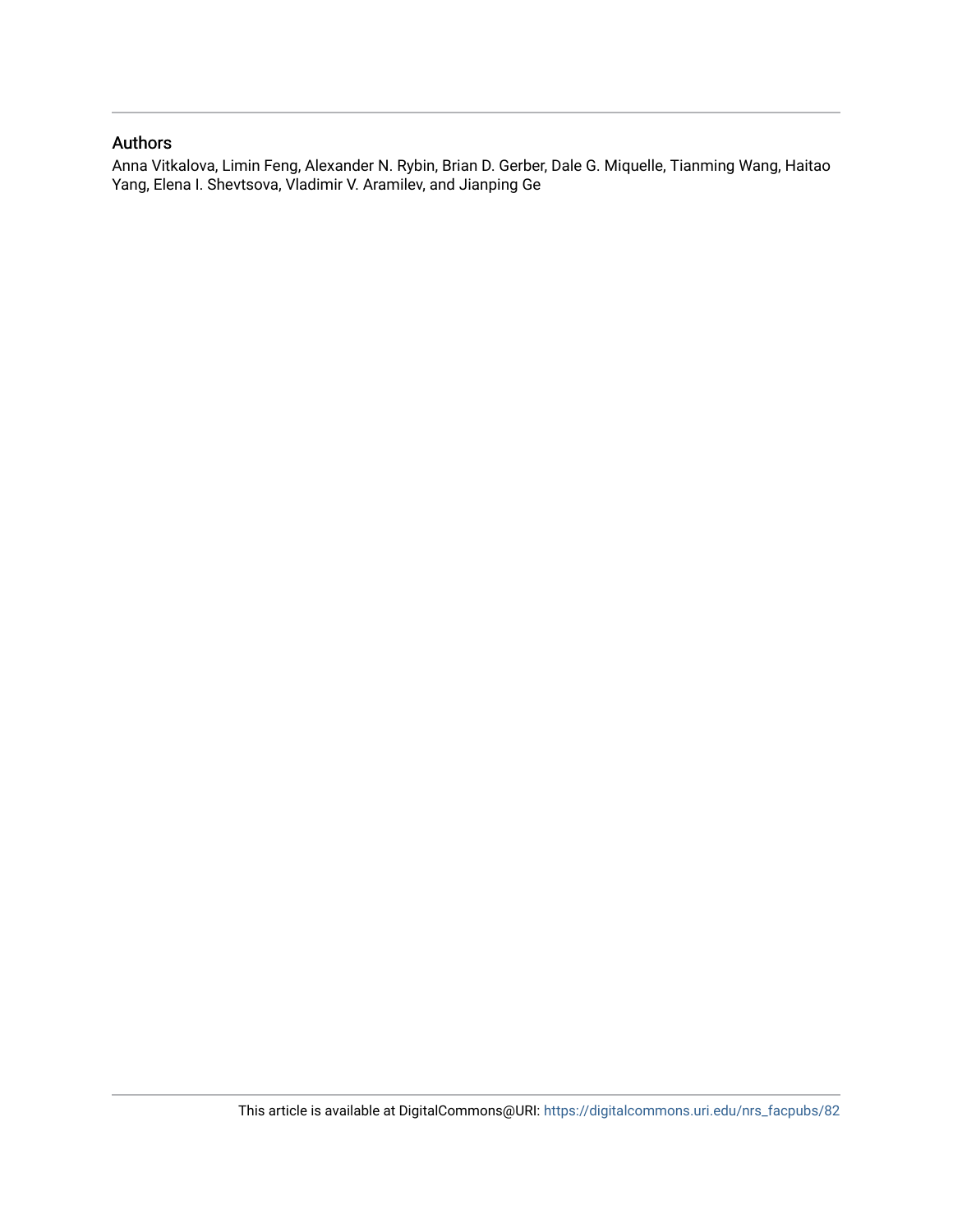### **LETTER**

WILEY Conservation Letters

# **Transboundary cooperation improves endangered species monitoring and conservation actions: A case study of the global population of Amur leopards**

Anna V. Vitkalova<sup>1</sup>\* | Limin Feng<sup>2</sup>\* | Alexander N. Rybin<sup>3</sup> | Brian D. Gerber<sup>4</sup> | Dale G. Miquelle<sup>3</sup> | Tianming Wang<sup>2</sup> | Haitao Yang<sup>2</sup> | Elena I. Shevtsova<sup>1</sup> | Vladimir V. Aramilev<sup>5</sup> | Jianping  $Ge^2$ 

<sup>1</sup> United Administration of the State Nature Biosphere Reserve Kedrovaya Pad and Land of the Leopard National Park, Ministry of Natural Resources and Environment of the Russian Federation, Vladivostok, Russia

<sup>2</sup>Monitoring and Research Center for Amur Tiger and Amur Leopard, State Forestry and Grassland Administration, State Key Laboratory of Earth Surface Processes and Resource Ecology, Ministry of Education Key Laboratory for Biodiversity Science and Engineering & College of Life Sciences, Beijing Normal University, Beijing, China

3Wildlife Conservation Society, Vladivostok, Russia

4Department of Natural Resources Science, University of Rhode Island, Kingston, RI, USA

5FGBU United Administration of Lazovsky Zapovednik and Zov Tigra National Park, Lazo, Russia

#### **Correspondence**

Jianping Ge, No.19, XinJieKouWai St., HaiDianDistrict, Beijing 100875, China. Email: gejp@bnu.edu.cn

#### **Funding information**

ANO Far Eastern Leopards; National Natural Science Foundation of China, Grant/Award Numbers: 31200410, 31210103911, 31270567, 31421063, 31470566;Wildlife Conservation Society; National Scientific and Technical Foundation Project of China, Grant/Award Number: 2012FY112000; National Key Research and Development Program; Liz Claiborne and Art Ortenburg Foundation; ALTA

<sup>∗</sup>Anna V. Vitkalova. and Limin Feng contributed equally to this work and share first authorship.

**Editor** MattW. Hayward

### **Abstract**

Political borders and natural boundaries of wildlife populations seldom coincide, often to the detriment of conservation objectives. Transnational monitoring of endangered carnivores is rare, but is necessary for accurate population monitoring and coordinated conservation policies. We investigate the benefits of collaboratively monitoring the abundance and survival of the critically endangered Amur leopard, which occurs as a single transboundary population across China and Russia. Country-specific results overestimated abundance and were generally less precise compared to integrated monitoring estimates; the global population was similar in both years: 84 (70–108, 95% confidence interval). Uncertainty in country-specific annual survival estimates were approximately twice the integrated estimates of 0.82 (0.69–0.91, 95% confidence limits). This collaborative effort provided a better understanding of Amur leopard population dynamics, represented a first step in building trust, and lead to cooperative agreements to coordinate conservation policies.

#### **KEYWORDS**

Amur leopard, camera traps, carnivore, China, mark-recapture, monitoring, *Panthera pardus orientalis*, Russia, transboundary conservation

This is an open access article under the terms of the [Creative Commons Attribution](http://creativecommons.org/licenses/by/4.0/) License, which permits use, distribution and reproduction in any medium, provided the original work is properly cited.

© 2018 The Authors. Conservation Letters published by Wiley Periodicals, Inc.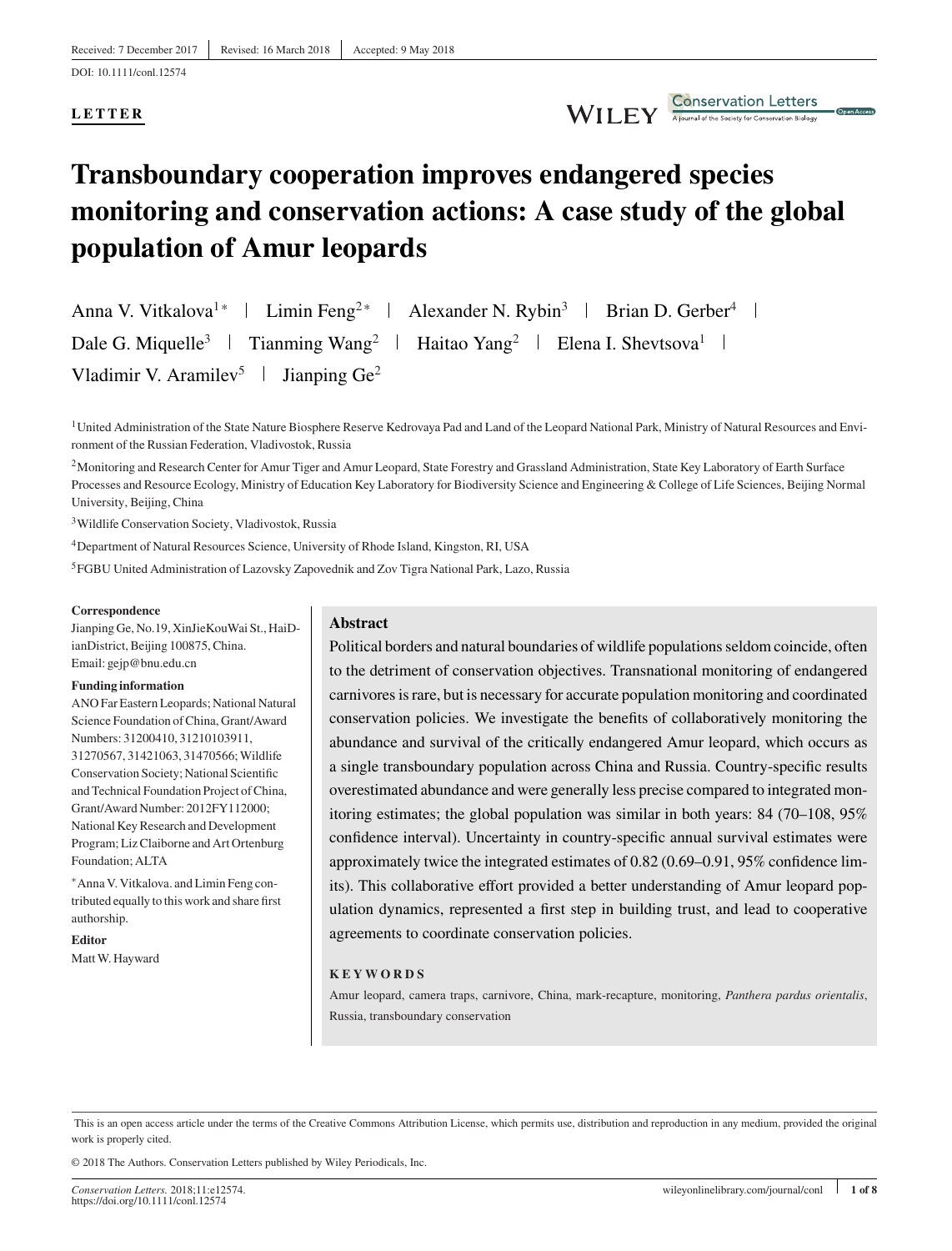## **2 of 8** WILEY WE REPORT THE VEHICLE SET AL. **1 INTRODUCTION**

Political borders and natural boundaries of wildlife populations seldom coincide, often to the detriment of conservation objectives. The impact of divided and uncoordinated monitoring and management of wildlife populations along political borders has recently received substantial attention (Bischof, Brøseth, & Gimenez, 2016; Ellison, 2014; Gervasi et al., 2016; Lambertucci et al., 2014; Linnell & Boitani, 2012; Linnell et al., 2016). Growing awareness of this problem has also led to the recognition that border regions retain some of the best habitat for remnant populations of rare and endangered wildlife due to restricted public access (e.g., Sanderson et al., 2006).

Construction of border fences can divide populations, disrupt migrations or individual movements, and eliminate genetic exchange, ultimately reducing population size and viability (Linnell et al., 2016). Even without barriers, animals that travel across political boundaries are usually subject to different management regimes on each side of the border, with most management decisions being made within countries, and often even more locally (Gervasi et al., 2016; Linnell et al., 2016). For large carnivores and other species that move long distances and have large home ranges, transboundary populations are subject to two or more management regimes with unclear consequences. This mismatch between the scale of the ecological processes for large carnivores and the scale of their management and monitoring systems can obfuscate trends and dynamics of these populations (Gervasi et al., 2016), greatly hindering decision-making processes.

Even simple transboundary exchange of basic monitoring information is often difficult due to language barriers, mistrust, differences in sampling designs, and varying collection protocols. Despite these difficulties, sharing data can improve accuracy and precision, and will nearly always provide a better understanding of the status of wildlife populations than assessments done separately (Bischof et al., 2016; Gervasi et al., 2016).

Amur, or Far Eastern leopards (*Panthera pardus orientalis,* Schlegel, 1857) are designated as Critically Endangered on the IUCN Red List (Stein et al., 2016) and are perhaps the most endangered large carnivores in the world (Platt, 2013). They historically ranged throughout much of northeast China (Yang et al., 2016) and the Korean peninsula (Nowell & Jackson, 1996) with their northern limits reaching southern Primorskii Province of Russia (Heptner & Sludskii, 1992). Since the 1970s, a single population of Amur leopards has been isolated in southwest Primorskii Province (Hebblewhite, Miquelle, Aramilev, & Pikunov, 2011; Pikunov, 2010) with individuals filtering across the border into Jilin Province, China (Yang et al., 1998; Figure 1). More recent evidence suggests a recovery of Amur leopards is occurring in China along the Russian border (Feng et al., 2017, Wang, Feng, Mou et al., 2016; Wang, Feng, Yang et al., 2016). With no evidence of Amur leopards occurring elsewhere (Heptner & Sludskii, 1992), this single transboundary population represents the global population of this subspecies.

We use the transboundary population of Amur leopards to empirically evaluate the consequences of monitoring a population of a wide-ranging endangered carnivore via disjoint country-specific programs. We specifically estimate annual abundance and survival, two important demographic parameters commonly used in making conservation decisions. We also investigate within and between year movements of individual leopards between China and Russia, as movement is a fundamental process that effects the estimation of both abundance and survival and also can clarify the level of mixing of individuals throughout the region. There are few estimates of leopard survival rates across their range (Balme, Slotow, & Hunter, 2009; Swanepoel et al., 2015), but given that recovery is in the early stages in China, while available habitat in Russia appears to be fully occupied, we suspected that survival rates between the two countries may differ. Our objectives are to (a) use a combined photographic-sampling data set to document the extent individual leopards use Russia and China; (b) estimate annual abundance, density, and survival of leopards using a combined data set for China and Russia; and, (c) compare the accuracy and precision of combined estimates to the same parameters for China and Russia separately using country-specific data. We discuss the importance of our findings for monitoring and conserving endangered transboundary populations and demonstrate how transnational monitoring helped build greater cooperation and coordination of conservation policies for this transboundary landscape.

### **2 METHODS**

### **2.1 Available/Protected habitat and past surveys**

Track surveys suggest that nearly all available habitat in southwest Primorye Province of Russia is inhabited by leopards (Hebblewhite et al., 2011; Pikunov, 2010), and most is protected by Land of the Leopard National Park (LLNP). Most leopards on the Chinese side occur in Hunchun National Nature Reserve, but beyond its boundaries extensive habitat in China remains with few leopards (Wang, Feng, Mou et al., 2016; Wang, Feng, Yang et al., 2016). The border in this region (Figure 1) is mostly unfenced except close to a few Chinese villages, but a Russian barbed-wire "border" fence exists between 200 and 10,000 m from the actual national border. Camera trap monitoring indicates that leopards regularly cross the Russian fence (Vitkalova & Shevtsova, 2016).

Camera trapping to estimate Amur leopard abundance began in 2003 in southwest Primorye, but due to logistical and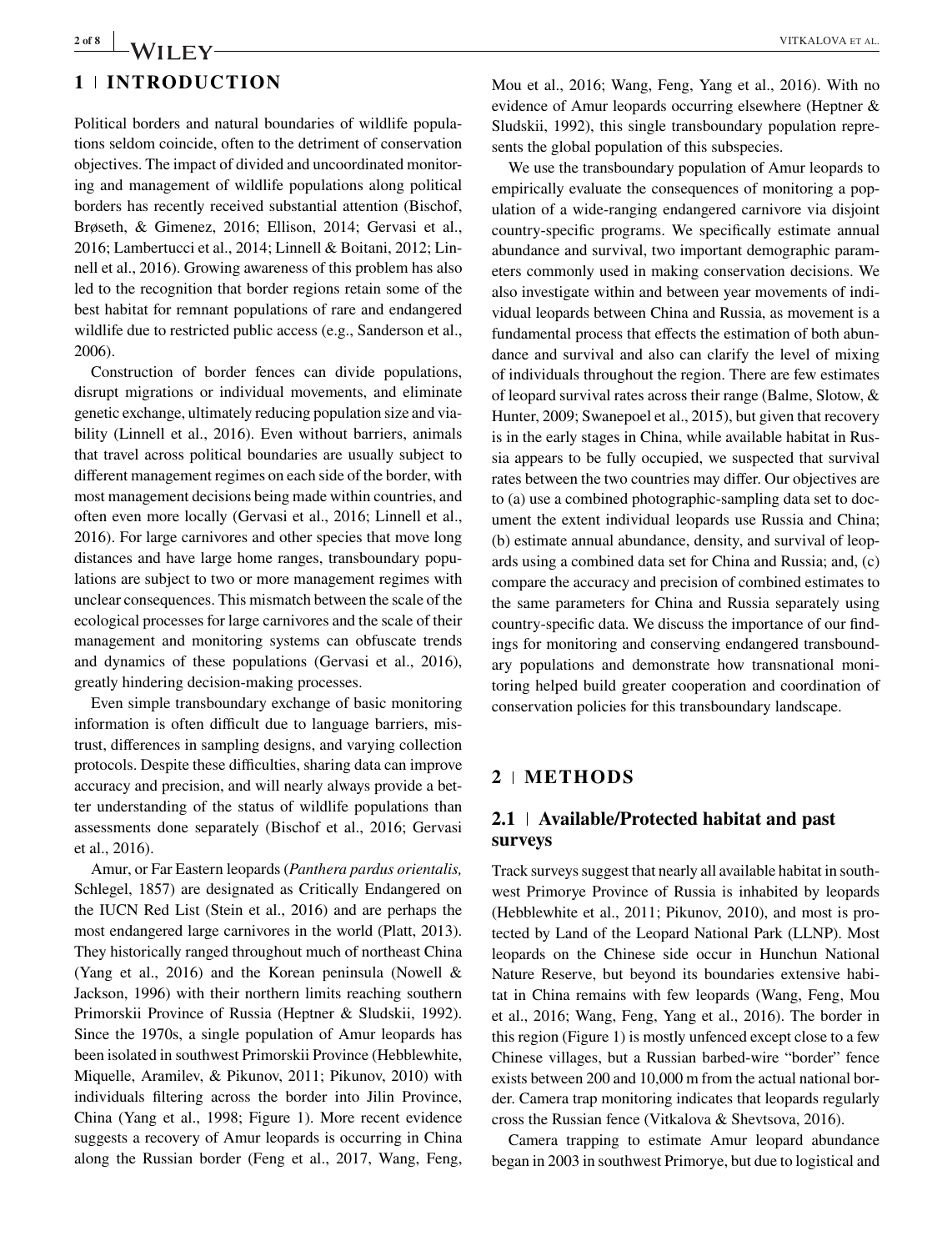

**FIGURE 1** Location of camera traps in the transboundary range of Amur leopards, which includes Land of the Leopard National Park (LLNP) in southwest Primorye, Russia, and adjacent Hunchun Nature Reserve (HNR) in Jilin Province, China

technical constraints, only a small portion of suitable leopard habitat was consistently surveyed (Aramilev et al., 2010). Starting in 2013, extensive but independent camera-trap monitoring programs were established in Russia and China to detect leopards throughout most of their known habitat (Feng et al., 2017; Vitkalova & Shevtsova, 2016; Wang, Feng, Mou et al., 2016). Subsequent exchanges between countries led to a formal agreement to combine data and develop robust global population models to estimate key demographic parameters.

### **2.2 Photographic-Sampling and analyses**

We sampled leopards across their known distribution in China and Russia in 2014 and 2015. In China, camera traps were placed at locations (441 in 2014, 456 in 2015) averaging 1.88 km apart across a minimum convex polygon of 8.398  $km^2$  (Figure 1). At half of these locations, cameras were placed in pairs to photograph both sides of a passing animal, while one camera was placed at other sites. In Russia, pairs of cameras (144 in 2014, 165 in 2015) were spaced, on average,  $4.74$  km apart, across  $3.071$  km<sup>2</sup>. Both layouts ensured all individual leopards had some chance of being photographed. Cameras were mostly deployed along forest roads, ridgelines, and trails commonly used by leopards to maximize the chances of detection (Supporting Information).

We selected a survey period (90 days) to balance the need of meeting population closure assumptions with the need to obtain sufficient recaptures for robust capture–recapture models (Alexander, Gopalaswamy, Shi, Riordan, & Margalida, 2015; Karanth & Nichols, 1998). Surveys were initiated in late winter and ended in late spring, coinciding with a period of high capture rates and slightly warmer temperatures (in extreme cold camera traps do not always function). Camera trap models used in China were Ltl-6210 M from Zhuhai Ltl Acron Electronics Co. Ltd (Guangdong, China), while ScoutGuard (Molendinar, Australia), Bushnell (Overland Park, KS), and Reconyx (Holmen, WI) cameras were deployed in Russia.

Two independent observers used the program Extract/ Compare (Hiby et al., 2009) and their own judgments to identify individual leopards based on their unique spot patterns (see Supporting Information). When possible, we identified sex (usually based on presence/absence of testicles). Although we report records of cubs photographed, they were excluded from analyses due to low capture probabilities (Karanth & Nichols, 1998) and a focus on the mature, reproductive segment of the leopard population.

We estimated annual survival of the total transboundary population of Amur leopards and for each countryspecific data set using Pollock's robust capture–recapture model framework (Kendall, Nichols, & Hines, 1997). We considered models with detection probability as constant or varying by year, sex, and individual heterogeneity using a random effect (White & Cooch, 2017), or individual heterogeneity where the mean and/or variance of the random effect varied by sex or year. We fit the same eight models to the countryspecific data sets (Russia only, China only) and the combined two-country data set (Russia & China); we included additional models for the combined data set analysis that evaluated country-specific effects on survival and detection.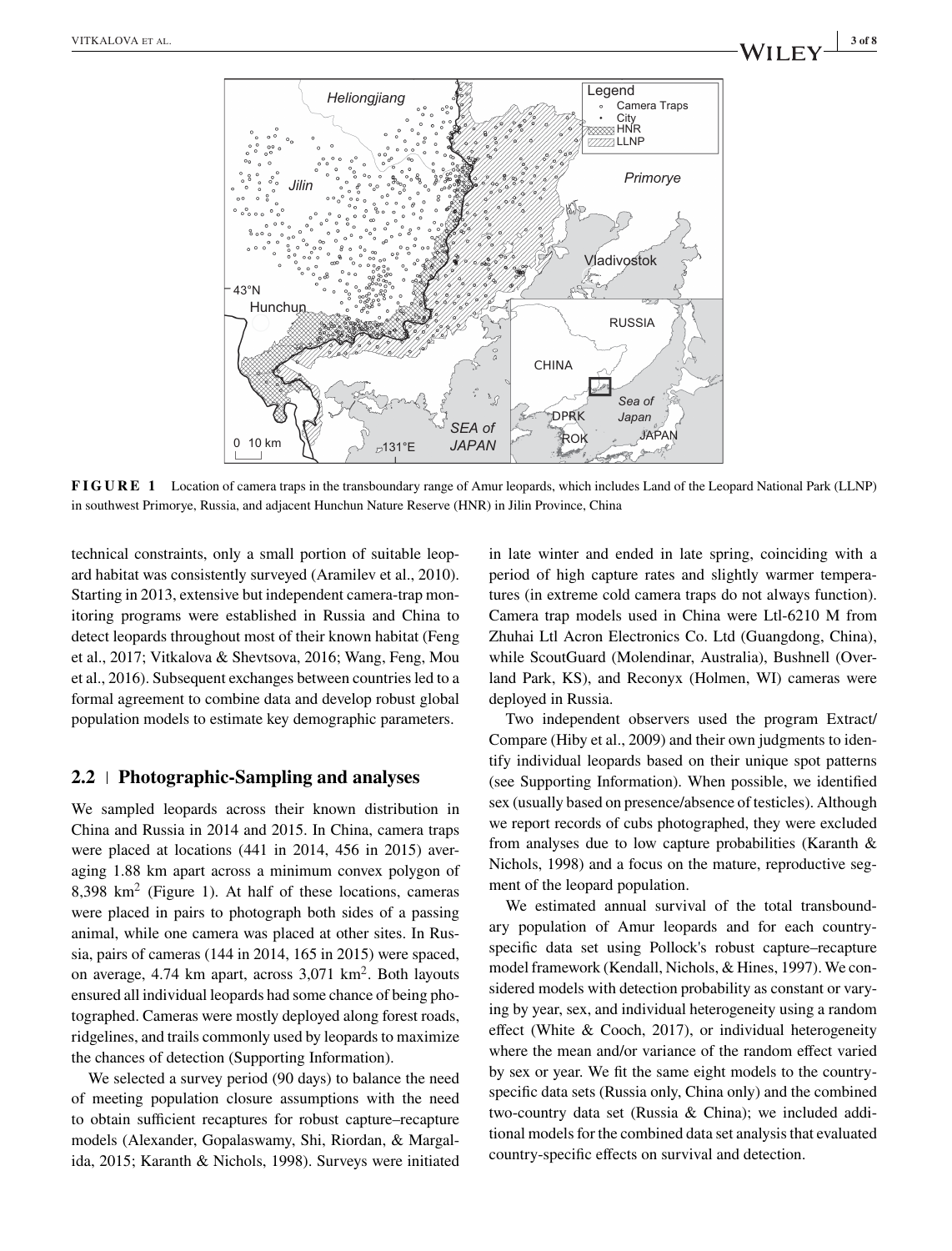We estimated annual density and abundance of Amur leopards using a spatially explicit capture–recapture (SECR) modeling approach (Borchers & Efford, 2008). We fit the spatial capture–recapture data using a likelihood approach in the R package "secr" (Efford, 2016). The process model specifically defines density as the number of activity centers in a specified area that extends beyond the trapping area; activity centers are unobserved and estimated from the data (see Supporting Information). Leopards were designated as primarily living in China or Russia based on the location of the most probable estimated activity center. For the Russia and China data sets, we considered ecological hypotheses of whether leopard density (D) varied temporally by year, and whether detection parameters  $(g_0, \sigma)$  varied by sex. For the combined two-country data set, we also considered whether leopard density varied by country. For survival, density, and abundance, we used Akaike's information criterion with a small sample correction to rank models (Burnham & Anderson, 2003) and model-averaged parameter estimates to include model selection uncertainty (for more details on methods, see Supporting Information).

### **3 RESULTS**

We sampled 51,019 trap nights in 2014 and 53,491 in 2015 (Supporting Information Table S1). Trap effort was two to three times higher on the Chinese side of the border, but capture rates were seven to eight times greater on the Russian side (Supporting Information Table S1). Over both years, 32 adult males, 43 adult females, 13 cubs, and four individuals of unknown sex were photographed (Table 1 and Supporting Information). We observed extensive movement of individual leopards between China and Russia; across both years 38% of all leopards were observed in China but only about half of those (20%) were observed exclusively in China. Nearly 85% of all leopards were observed in Russia, and three-quarters of those were exclusively observed in Russia.

We found differences in point estimates and precision of annual survival of Amur leopards, depending on whether country-specific or combined data were used (Table 2). Survival probabilities of leopards in China and Russia were similar using country-specific data sets, but much lower in Russia than China with the combined data set (Table 2). Using the combined data led to a much higher survival for leopards designated as living in China because three individuals that had only been detected in China in 2014 were then subsequently (2015) only observed in Russia. Thus, the combined data was able to reduce the negative biases of permanent emigration. The combined survival estimates were also more precise: the coefficient of variation (*SE*/maximum likelihood estimates) for separate China and Russia survival was 0.18 and 0.10, respectively, but dropped to 0.08 and 0.05 for the combined data set. Model selection results indicated detection probability greater for males than females, with stronger evidence coming from the combined data set (for details on model results, see Supporting Information Table S2).

The SECR model results indicated that, in comparison to the combined data set, the China-only data set considerably overestimated leopard density and abundance, but density/abundance estimates using the Russia-only data set were mostly consistent with the global data set (Tables 3 and 4). The combined data set supported evidence for temporal stability in density and abundance for both countries over the two years (see Supporting Information Table S3). We also found that precision was somewhat improved for the Russian density estimate when the combined data set was used, but markedly improved for estimates in China (Tables 3 and 4).

Spatially explicit estimates of Amur leopard abundance in China were much lower when the combined data set was used versus the China-only data set (Table 4), reflecting the fact that many leopards captured in China had activity centers in Russia. The SECR modeling effort suggested there was no difference in the global population estimate between years for the Russia-only and the combined data sets (Supporting Information Table S3). The global spatially explicit population estimate over both years was 84 (70–108, 95% confidence interval; Table 4). Adding the country-specific abundance estimates, thus ignoring individual movement across the border, overestimated abundance compared to the combined analyses by 18%. For all models, the combined data set greatly increased precision.

### **4 DISCUSSION**

With heightened concern over the status of leopards worldwide (Jacobson et al., 2016), these first robust global abundance and survival estimates for one of the most endangered of leopard subspecies are particularly important. Results provide empirical evidence of the potential biases in estimating demographic parameters when bordering countries do not share data. Despite differences in density and layout of camera traps between Russia and China, the combined data set estimated the global population of Amur leopards with much higher precision than country-specific data sets. Simply adding results of country-specific estimates overestimated Amur leopard abundance by approximately 18%, and greatly reduced precision of key demographic parameters. Our results support the observation of Bischof et al. (2016) that overestimates of carnivore populations along international boundaries were likely without collaboration, and the conclusion of Gervasi et al. (2016) that precision can be greatly increased with collaboration.

Estimating abundance of large carnivores with high precision is notoriously difficult given their often secretive nature,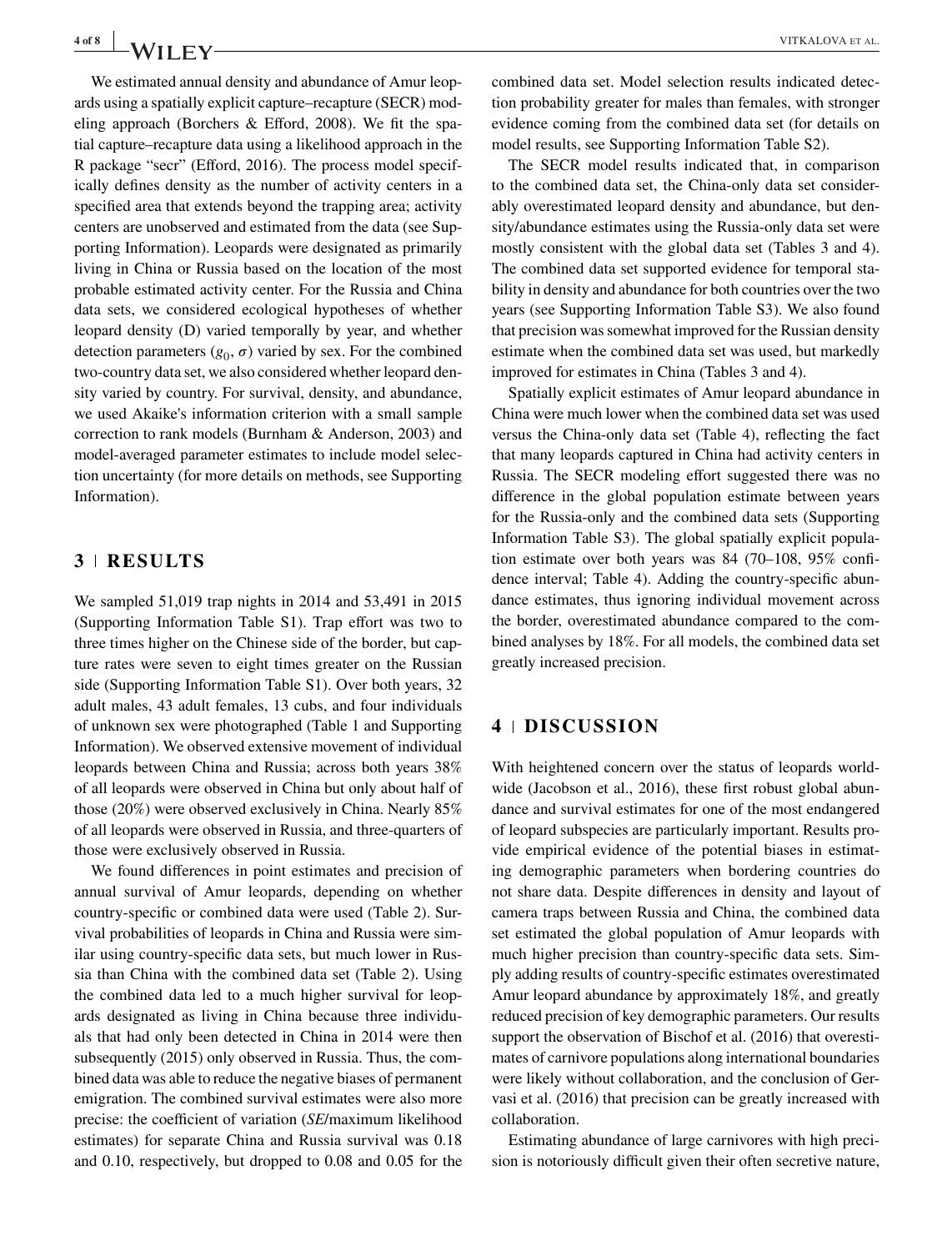**TABLE 1** Numbers and sex of Amur leopards captured in China, Russia, and both countries combined in camera trap surveys in 2014 and 2015

| Year  | <b>Location captured</b> | <b>Females</b> | <b>Males</b> | Cubs           | <b>Unknown sex</b> | Total <sup>*</sup> |
|-------|--------------------------|----------------|--------------|----------------|--------------------|--------------------|
| 2014  | China                    | 14             | 11           | $\mathfrak{D}$ | $\Omega$           | 27                 |
|       | Russia                   | 25             | 21           | 3              | 2                  | 51                 |
|       | China & Russia           | 33             | 24           | 5              | 2                  | 64                 |
| 2015  | China                    | 10             | 12           | $\overline{0}$ | $\overline{0}$     | 22                 |
|       | Russia                   | 24             | 20           | 8              | 3                  | 55                 |
|       | China & Russia           | 31             | 25           | 8              | 3                  | 67                 |
| Total | China                    | 18             | 15           | $\mathfrak{D}$ | $\Omega$           | 35                 |
|       | Russia                   | 35             | 28           | 11             | $\overline{4}$     | 78                 |
|       | China & Russia           | 43             | 32           | 13             | 4                  | 92                 |

\*Where China and Russia totals exceed China & Russia, it is because some individuals were observed in both countries.

**TABLE 2** Model-averaged annual survival estimates from 2014 to 2015 of Amur leopards in China and Russia with country-specific data, and results for each country using the combined data set

| Data set       | <b>Inference</b>  | Annual survival | <b>SE</b> | 95% Lower confidence limit | 95% Upper confidence limit |
|----------------|-------------------|-----------------|-----------|----------------------------|----------------------------|
| China-only     | China population  | 0.83            | 0.15      | 0.38                       | 0.98                       |
| Russia-only    | Russia population | 0.87            | 0.09      | 0.59                       | 0.97                       |
| China & Russia | Russia population | 0.77            | 0.06      | 0.62                       | 0.87                       |
| China & Russia | China population  | 0.99            | 0.04      | 0.72                       | 1.00                       |

**TABLE 3** Model-averaged spatially explicit capture–recapture estimates of Amur leopard density in China and Russia, averaged across both years for the combined data sets and for each year separately for the country-specific data sets. Included are density estimates (individuals/100 km2), *SE*, and 95% confidence intervals

| Data           | Year        | <b>Inference</b>  | <b>Density (individuals/</b><br>$100 \text{ km}^2$ ) | <b>SE</b> | 95% Lower<br>confidence limit | 95% Upper<br>confidence limit |
|----------------|-------------|-------------------|------------------------------------------------------|-----------|-------------------------------|-------------------------------|
| China-only     | 2014        | China population  | 0.4                                                  | 0.07      | 0.29                          | 0.55                          |
| China-only     | 2015        | China population  | 0.38                                                 | 0.07      | 0.27                          | 0.54                          |
| Russia-only    | 2014        | Russia population | 1.35                                                 | 0.16      | 1.06                          | 1.71                          |
| Russia-only    | 2015        | Russia population | 1.34                                                 | 0.15      | 1.07                          | 1.68                          |
| Russia & China | 2014 & 2015 | Russia population | 1.4                                                  | 0.14      | 1.15                          | 1.7                           |
| Russia & China | 2014 & 2015 | China population  | 0.16                                                 | 0.04      | 0.08                          | 0.26                          |

**TABLE 4** Model-averaged spatially explicit capture-recapture abundance estimates of Amur leopards by country and data set

| Data set       | <b>Inference</b>                                                        | Year        | <b>Abundance</b> | <b>SE</b> | 95% Lower confidence limit | 95% Upper confidence limit |
|----------------|-------------------------------------------------------------------------|-------------|------------------|-----------|----------------------------|----------------------------|
| China-only     | China population                                                        | 2014        | 31               | 2.7       | 27.6                       | 38.8                       |
| China-only     | China population                                                        | 2015        | 27               | 2.4       | 23.9                       | 34.1                       |
| Russia-only    | Russia population                                                       | 2014 & 2015 | 72               | 7.9       | 57.8                       | 89.0                       |
| China & Russia | Global population<br>(adding China and<br>Russia separate<br>estimates) | 2014        | 103              |           | 10.6 85.4                  | 127.7                      |
| China & Russia | Global population<br>(adding China and<br>Russia separate<br>estimates) | 2015        | 99               | 10.3      | 81.7                       | 123.1                      |
| China & Russia | Russia population                                                       | 2014 & 2015 | 73               | 7.6       | 63.2                       | 92.3                       |
| China & Russia | China population                                                        | 2014 & 2015 | -11              | 2.4       | 6.5                        | 16.4                       |
| China & Russia | Global population                                                       | 2014 & 2015 | -84              | 7.9       | 69.7                       | 108.1                      |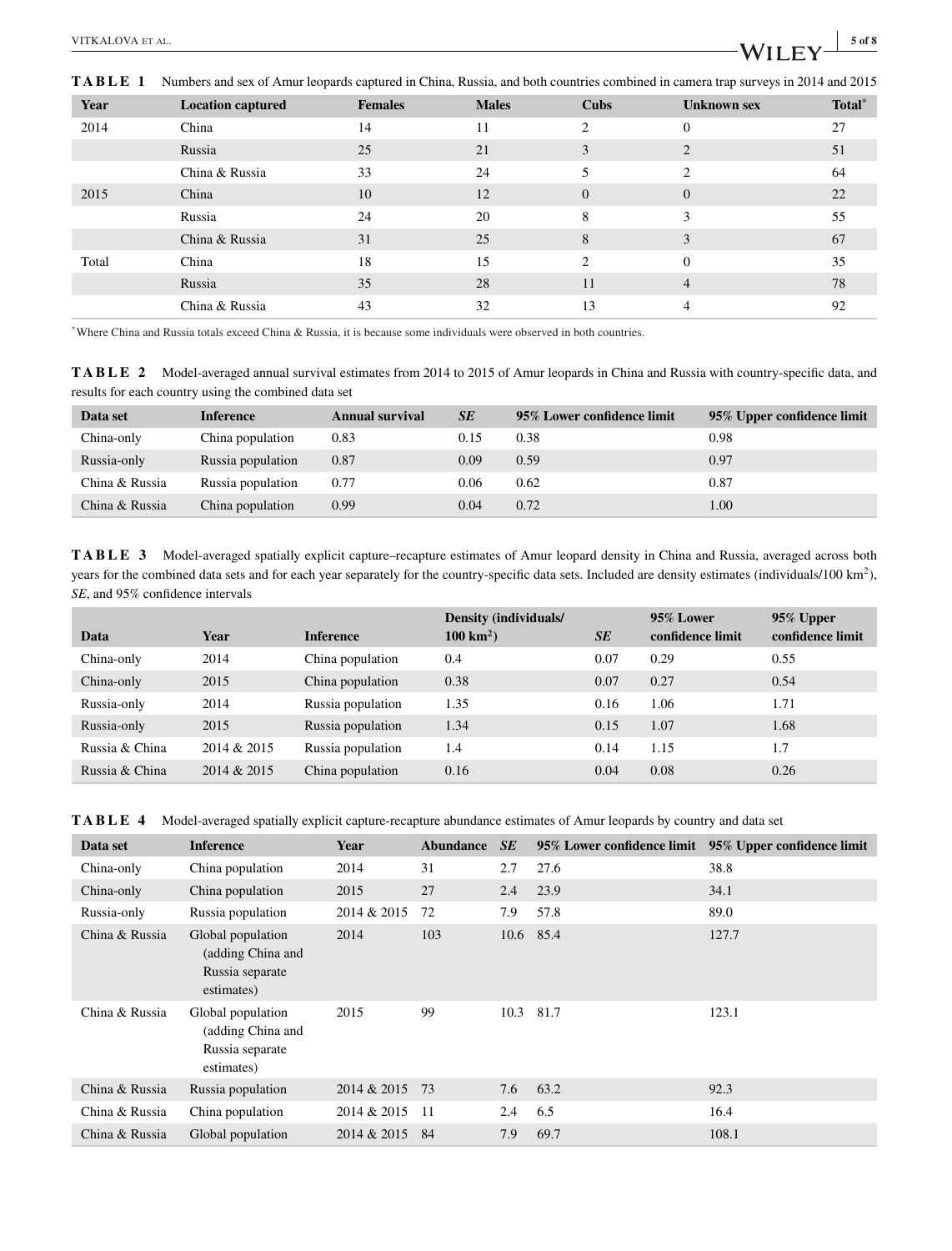**6 of 8** WITKALOVA ET AL.

low densities, and, with increasing habitat fragmentation and small population sizes. Reliance on a data-driven decisionmaking process to define conservation priorities is greatly hindered when precision is low, and trends uncertain. Use of camera traps has greatly increased our ability to accurately estimate population abundance, but precision is nonetheless often low. For populations that cross international boundaries, the added problem of coordinating and cooperating in data collection and analysis makes the process of deriving meaningful population estimates all the more difficult. These results suggest that increased accuracy and precision derived from collaboration makes the effort worthwhile.

These results are congruent with the observation that recovery of leopards is just beginning in China (Wang, Feng, Mou et al., 2016), with distribution still spotty, overall numbers low, but with survival estimates higher than in Russia. We predict that as recovery continues, not only will numbers and density increase in China, but precision of those estimates will also increase as sample sizes increase. Continued collaboration in data analysis will provide a better vehicle to detect such trends, and will provide strong support for maintaining a border that allows free movement of wildlife.

Given the absence of a continuous border fence, it was not surprising that leopards moved across the international border. However, the extent of movement was unexpected. Approximately 20% of all leopards were photographed both in Russia and China, indicating extensive transboundary movement and a need to protect existing habitat continuity along this international boundary.

Given the raised concern and bolstered protection for leopards recently provided under the United Nations Convention on the Conservation of Migratory Species (Cannon, 2017), deriving an accurate estimate of the global population of Amur leopards represents an important baseline to guide conservation action. Previous expert assessments based on track abundance and distribution suggested there may have been only 25 to 34 Amur leopards left in the wild (Pikunov, 2010), prompting efforts to develop a reintroduction program in Russia (Miquelle et al., 2010). Our results suggest the population is larger than expected, but nonetheless given the genetic impoverishment of this subspecies (Sugimoto et al., 2014; Uphyrkina, Miquelle, Quigley, Driscoll, & O'Brien, 2002), this single population is still challenged due to its small size and susceptibility to stochastic events, including disease (Sulikhan et al., 2018). Therefore, reintroduction of a second population remains a priority. At the same time, continued expansion of this single population is desperately needed. On the Chinese side, the government's recent commitment to a large national park along this border (Feng et al., 2017; Mclaughlin, 2016) gives hope for expansion of both tiger and leopard populations. On the Russian side, improvements in law enforcement efforts (Hötte et al., 2015) provide hope that prey and leopard numbers could still increase within LLNP.

Expansion of the population is also possible on the Russian side if connectivity via an ecological corridor to the Sikhote-Alin Mountains was secured (Miquelle et al., 2015). This first ever global population estimate has spurred discussions both within and between governments to prioritize expansion of this remaining population (T. Baranovskaya, 2017, personal communication).

Recovering extremely small populations requires precise and accurate monitoring (Setiawan et al., 2017). This joint effort, which increased both precision and accuracy, was successful largely because biologists and administrators from governments, universities, and NGOs committed to the effort, and recognized the value of collaboration. A coordinated monitoring program is evolving out of this effort, a two-way agreement was signed by heads of the key protected areas in China and Russia, and there now exists a joint working group that represents the start of coordinated transboundary management of this landscape-–a rarity anywhere in the world (Linnell & Boitani, 2012). This survey acted as the first step in building trust and collaboration, and will hopefully lead to creation of a transboundary biosphere reserve, resulting in coordinated management and protection not just for leopards, but for ensuring the integrity of the ecosystem and the persistence of all species inhabiting this landscape.

### **ACKNOWLEDGMENTS**

We thank Tatiana Baranovskaya, Director of LLNP, for coordination from the Russian side. The Chinese State Forestry Administration, Jilin Province Forestry Bureau, and the Forestry Industry Bureau of Heilongjiang Province provided research permits and facilitated fieldwork. Financial support was provided by the National Natural Science Foundation of China (31210103911, 31200410, 31470566, 31421063 and 31270567), the National Scientific and Technical Foundation Project of China (2012FY112000), the National Key Research and Development Program, ANO Far Eastern Leopards, the Wildlife Conservation Society, ALTA, and the Liz Claiborne and Art Ortenburg Foundation. We thank G. White for initial analytical support.

### **REFERENCES**

- Alexander, J. S., Gopalaswamy, A. M., Shi, K., Riordan, P., & Margalida, A. (2015). Face value: Towards robust estimates of snow leopard densities. *PLoS One*, *10*, 1–17. [https://doi.org/10.1371/](https://doi.org/10.1371/journal.pone.0134815) [journal.pone.0134815](https://doi.org/10.1371/journal.pone.0134815)
- Aramilev, V. V., Kostyria, A. V., Sokolov, S. A., Rybin, A. N., McCullough, D., & Miquelle, D. G. (2010). Monitoring the Far Eastern leopard population (*Panthera pardus orientalis*) with camera traps. In Y. N. Zhuralev (Ed.), *The Amur tiger in Northeast Asia: Planning for the 21st century*. DalNauka, Vladivostok (pp. 343–352).
- Balme, G. A., Slotow, R., & Hunter, L. T. B. (2009). Impact of conservation interventions on the dynamics and persistence of a persecuted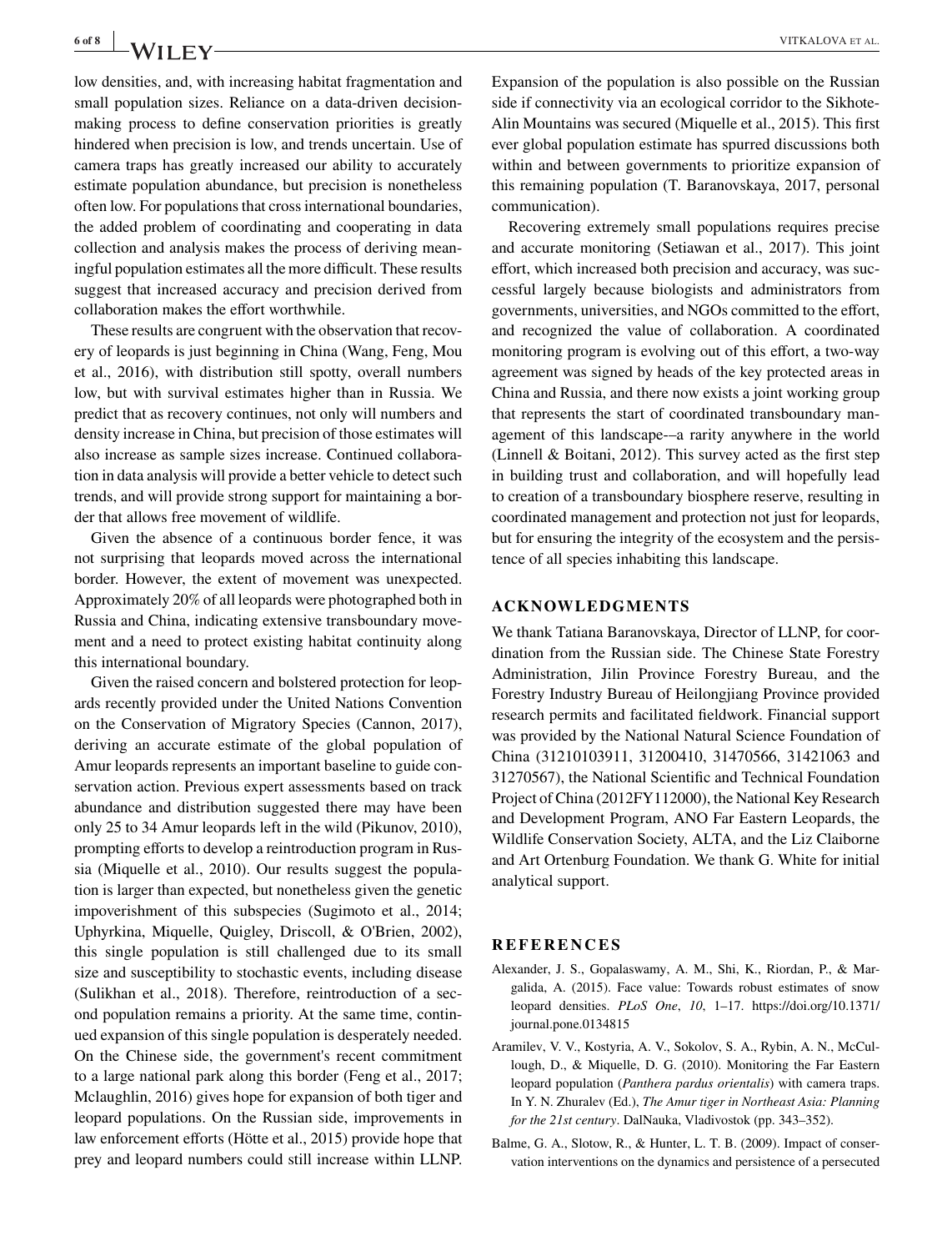leopard (*Panthera pardus*) population. *Biological Conservation*, *142*, 2681–2690.<https://doi.org/10.1016/j.biocon.2009.06.020>

- Bischof, R., Brøseth, H., & Gimenez, O. (2016). Wildlife in a politically divided world: Insularism inflates estimates of Brown Bear abundance. *Conservation Letters*, *9*, 122–130. [http://doi.wiley.com/](http://doi.wiley.com/10.1111/conl.12183) [10.1111/conl.12183](http://doi.wiley.com/10.1111/conl.12183)
- Borchers, D. L., & Efford, M. G. (2008). Spatially explicit maximum likelihood methods for capture–recapture studies. *Biometrics*, *64*, 377–385.<https://doi.org/10.1111/j.1541-0420.2007.00927.x>
- Burnham, K. P., & Anderson, D. R. (2003). *Model selection and multimodel inference: A practical information-theoretic approach*. New York, NY: Springer Science & Business Media.
- Cannon, J. (2017). *'Record' number of migratory species protected at October wildlife summit*. Retrieved from [https://news.mongabay.](https://news.mongabay.com/2017/10/record-number-of-migratory-species-protected-at-october-wildlife-summit/) [com/2017/10/record-number-of-migratory-species-protected-at](https://news.mongabay.com/2017/10/record-number-of-migratory-species-protected-at-october-wildlife-summit/)[october-wildlife-summit/](https://news.mongabay.com/2017/10/record-number-of-migratory-species-protected-at-october-wildlife-summit/)
- Efford, M. (2016). *secr: Spatially explicit capture–recapture models*. Retrieved from [https://cran.r-project.org/web/packages/secr/](https://cran.r-project.org/web/packages/secr/index.html) [index.html](https://cran.r-project.org/web/packages/secr/index.html)
- Ellison, A. M. (2014). Political borders should not hamper wildlife. *Nature*, *508*, 9.<https://doi.org/10.1038/508009a>
- Feng, L., Shevtsova, E., Vitkalova, A. V., Matyukhina, D., Miquelle, D. G., Aramilev, V. V., … Ge, J. (2017). Collaboration brings hope for the last Amur leopards. *CatNews*, *65*, 20.
- Gervasi, V., Broseth, H., Gimenez, O., Nilsen, E. B., Odden, J., Flagstad, O., & Linnell, J. D. C. (2016). Sharing data improves monitoring of trans-boundary populations: The case of wolverines in central Scandinavia. *Wildlife Biology*, *22*, 95–106. <https://doi.org/10.1038/508009a>
- Hebblewhite, M., Miquelle, D. G., Aramilev, V. V., & Pikunov, D. G. (2011). Predicting potential habitat and population size for reintroduction of the Far Eastern leopards in the Russian Far East. *Biological Conservation*, *144*, 2403–2413. [https://doi.org/](https://doi.org/10.1016/j.biocon.2011.03.020) [10.1016/j.biocon.2011.03.020](https://doi.org/10.1016/j.biocon.2011.03.020)
- Heptner, V. G., & Sludskii, A. A. (1992). Carnivora (hyaenas and cats). In V. G. Heptner & N. P. Naumov (Eds.), *Mammals of the Soviet Union* (Vol. II, Part 2). New Delhi, India: Amerind Publishing (pp. 203– 273).
- Hiby, L., Lovell, P., Patil, N., Kumar, N. S., Gopalaswamy, A. M., & Karanth, K. U. (2009). A tiger cannot change its stripes: Using a three-dimensional model to match images of living tigers and tiger skins. *Biology Letters*, *5*, 383–386. [https://doi.org/](https://doi.org/10.1098/rsbl.2009.0028) [10.1098/rsbl.2009.0028](https://doi.org/10.1098/rsbl.2009.0028)
- Hötte, M. H., Kolodin, I. A., Bereznuk, S. L., Slaght, J. C., Kerley, L. L., Soutyrina, S. V., … Miquelle, D. G. (2015). Indicators of success for smart Law enforcement in protected areas: A case study for Russian Amur Tiger (*Panthera tigris altaica*) reserves. *Integrative Zoology*, *11*, 2–15.<https://doi.org/10.1111/1749-4877.12168>
- Jacobson, A. P., Gerngross, P., Lemeris, J. R. Jr., Schoonover, R. F., Anco, C., Breitenmoser Würsten, C., … Dollar, L. (2016). Leopard (*Panthera pardus*) status, distribution, and the research efforts across its range. *PeerJ*, *4*, e1974.<https://doi.org/10.7717/peerj.1974>
- Karanth, K. U., & Nichols, J. D. (1998). Estimation of tiger densities in India using photographic captures and recaptures. *Ecology*, *7*, 2852–2862. [https://doi.org/10.1890/0012-](https://doi.org/10.1890/0012-9658\0501998\0510792852:EOTDII2.0.CO;2) [9658\(1998\)079\[2852:EOTDII\]2.0.CO;2](https://doi.org/10.1890/0012-9658\0501998\0510792852:EOTDII2.0.CO;2)
- Kendall, W. L., Nichols, J. D., & Hines, J. E. (1997). Estimating temporary emigration using capture–recapture data with Pollock's robust design. *Ecology*, *78*, 563–578.
- Lambertucci, S. A., Alarcon, P. A. E., Hiraldo, F., Sanchez-Zapata, J. A., Blanco, G., & Donazar, J. A. (2014). Apex scavenger movements call for transboundary conservation policies. *Biological Conservation*, *170*, 145–150.<https://doi.org/10.1016/j.biocon.2013.12.041>
- Linnell, J. D. C., & Boitani, L. (2012). Building biological realism into wolf management policy: The development of the population approach in Europe. *Hystrix*, *23*, 80–91. [https://doi.org/10.4404/](https://doi.org/10.4404/hystrix-23.1-4676) [hystrix-23.1-4676](https://doi.org/10.4404/hystrix-23.1-4676)
- Linnell, J. D. C., Trouwborst, A., Boitani, L., Kaczensky, P., Huber, D., Reljic, S., … Breitenmoser, U. (2016). Border security fencing and wildlife: The end of the transboundary paradigm in Eurasia? *PLoS Biology*, *14*, e1002483. [https://doi.org/](https://doi.org/10.1371/journal.pbio.1002483) [10.1371/journal.pbio.1002483](https://doi.org/10.1371/journal.pbio.1002483)
- McLaughlin, K. (2016). Tiger land. *Science*, *353*, 744–745. [https://doi.](https://doi.org/10.1126/science.353.6301.744) [org/10.1126/science.353.6301.744](https://doi.org/10.1126/science.353.6301.744)
- Miquelle, D. G., Darman, Y. A., Aramilev, V. V., Hötte, M. H. H., Bereznyuk, S. L., Myslenkov, A. I., … Hebblewhite, M. (2010). A plan for reintroduction of the Amur leopard into Southern Sikhote-Alin. In Y. N. Zhuralev (Ed.), *The Amur tiger in Northeast Asia: Planning for the 21st century*. DalNauka, Vladivostok (pp. 358–366).
- Miquelle, D. G., Rozhnov, V. V., Ermoshin, V., Murzin, A. A., Nikolaev, I. G., Hernandez-Blanco, J. A., & Naidenko, S. V. (2015). Identifying ecological corridors for Amur tigers (*Panthera tigris altaica*) and Amur leopards (*Panthera pardus orientalis*). *Integrative Zoology*, *10*, 389–402.<https://doi.org/10.1111/1749-4877.12146>
- Nowell, K., & Jackson, P. (1996). *Wildcats: Status survey and conservation action plan*. Gland, Switzerland: IUCN.
- Pikunov, D. G. (2010). Dynamics of the distribution and numbers of leopards in the Russian Far East from 1961–2010. In Y. N. Zhuralev (Ed.), *The Amur tiger in Northeast Asia: Planning for the 21st century*. DalNauka, Vladivostok (pp. 334–342).
- Platt, J. (2013). *The 6 most endangered feline species*. Retrieved from [https://blogs.scientificamerican.com/extinction-countdown/6-most](https://blogs.scientificamerican.com/extinction-countdown/6-most-endangered-feline-species/)[endangered-feline-species/](https://blogs.scientificamerican.com/extinction-countdown/6-most-endangered-feline-species/)
- Sanderson, E., Forrest, J., Loucks, C., Ginsberg, J., Dinerstein, E., Seidensticker, J., … Wikramanayake, E. (2006). *Setting priorities for the conservation and recovery of wild tigers: 2005–2015* (The Technical Assessment Report). Washington, DC; New York, NY: WWF, WCS, Smithsonian, and NFWF-STF.
- Schlegel, H. (1857). *Felis orientalis. Page 23 in: Handleiding Tot de Beoefening der Dierkunde, Ie Deel*. Boekdrukkerij van Nys, Breda.
- Setiawan, R., Gerber, B. D., Rahmat, U. M., Daryan, D., Firdaus, A. Y., Haryono, M., … Sunarto, S. (2017). Preventing global extinction of the Javan rhino : Tsunami risk and future conservation direction. *Conservation Letters*, *11*, e12366.<https://doi.org/10.1111/conl.12366>
- Stein, A. B., Athreya, V., Gerngross, P., Balme, G., Henschel, P., Karanth, U., … Ghoddousi, A. (2016). *Panthera pardus*. (errata version published in 2016). The IUCN Red List of Threatened Species 2016: e.T15954A102421779. Retrieved from [https://doi.org/](https://doi.org/10.2305/IUCN.UK.2016-1.RLTS.T15954A50659089.en) [10.2305/IUCN.UK.2016-1.RLTS.T15954A50659089.en](https://doi.org/10.2305/IUCN.UK.2016-1.RLTS.T15954A50659089.en)
- Sugimoto, T., Aramilev, V. V., Kerley, L. L., Nagata, J., Miquelle, D. G., & McCullough, D. R. (2014). Noninvasive genetic analyses for estimating population size and genetic diversity of the